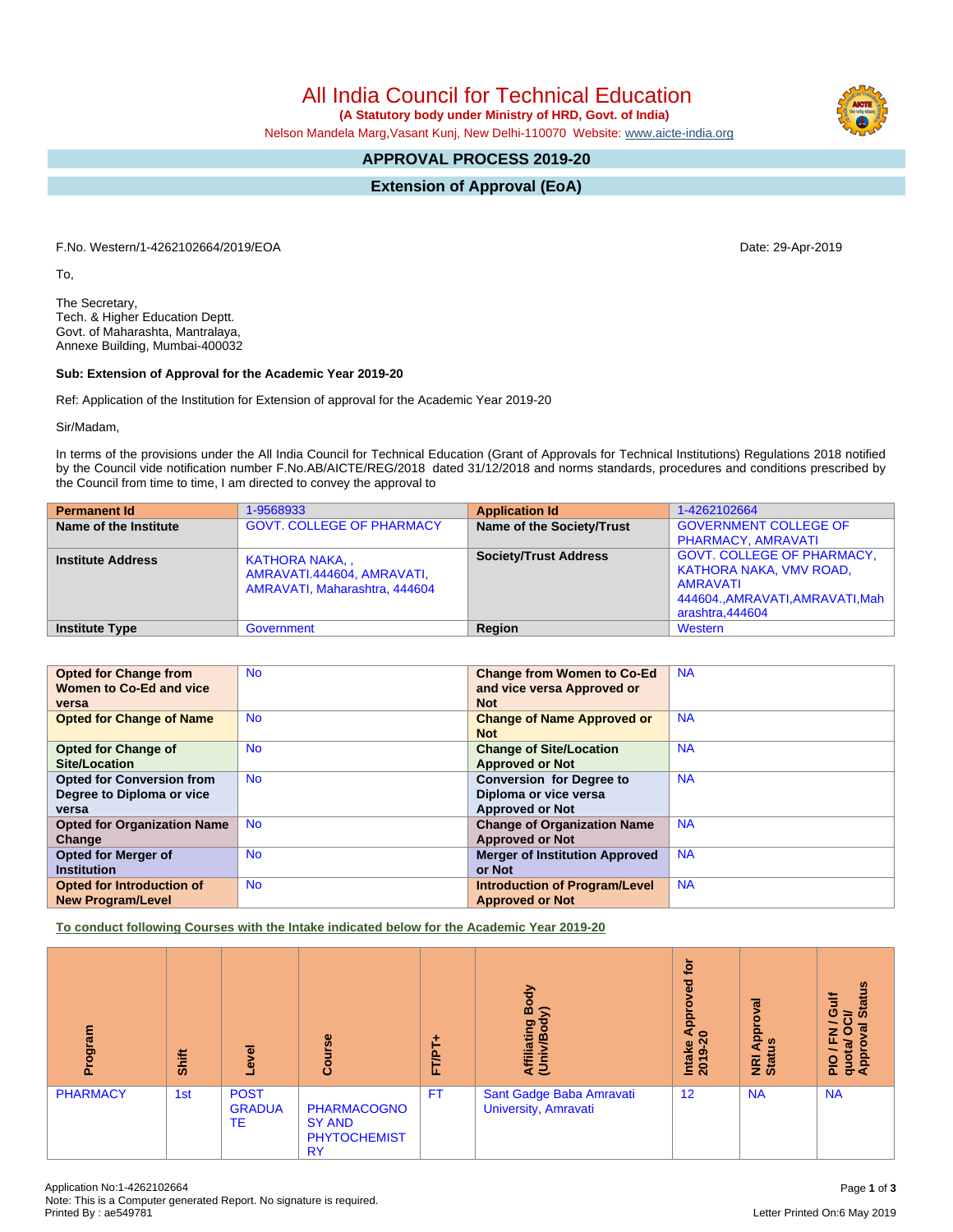| <b>PHARMACY</b> | 1st | <b>POST</b><br><b>GRADUA</b><br>ТE  | <b>QUALITY</b><br><b>ASSURANCE</b> | FT. | Sant Gadge Baba Amravati<br>University, Amravati | -12 | <b>NA</b> | <b>NA</b> |
|-----------------|-----|-------------------------------------|------------------------------------|-----|--------------------------------------------------|-----|-----------|-----------|
| <b>PHARMACY</b> | 1st | <b>UNDER</b><br><b>GRADUA</b><br>ТE | <b>PHARMACY</b>                    | FT. | Sant Gadge Baba Amravati<br>University, Amravati | -48 | <b>NA</b> | <b>NA</b> |

+FT –Full Time,PT-Part Time

## **Deficiencies Noted based on Self Disclosure**

| <b>Particulars</b>                 | <b>Deficiency</b> |
|------------------------------------|-------------------|
|                                    |                   |
| <b>Other Facilities Deficiency</b> |                   |
| Standalone Language Laboratory     | Yes               |
| <b>Faculty Deficiency</b>          | Yes               |
| <b>Computational Facilities</b>    |                   |
| Number of PCs in Language lab      | Yes               |
| <b>Land Area Details</b>           |                   |
| Total Area of Land                 | Yes               |
| Minimum per Piece of Area          | Yes               |
|                                    |                   |

**\***Please refer Deficiency Report for details

**GOVT. COLLEGE OF PHARMACY** is hereby informed to submit the compliance of the deficiencies mentioned above to the Regional Office within a period of **6 months** from the date of issuance of this letter failing which the council shall initiate strict action as defined in Approval Process Handbook 2019-20 during the subsequent Academic Year.

In case of any differences in content in this Computer generated Extension of Approval Letter, the content/information as approved by the Executive Council / General Council as available on the record of AICTE shall be final and binding.

Strict compliance of Anti-Ragging Regulation: - Approval is subject to strict compliance of provisions made in AICTE Regulation notified vide F. No. 37- 3/Legal/AICTE/2009 dated July 1, 2009 for Prevention and Prohibition of Ragging in Technical Institutions. In case Institution fails to take adequate steps to Prevent Ragging or fails to act in accordance with AICTE Regulation or fails to punish perpetrators or incidents of Ragging, it will be liable to take any action as defined under clause 9(4) of the said Regulation.

#### **It is mandatory to comply all the essential requirements as given in APH 2019-20(appendix 6)**

NOTE: If the State Government / UT / DTE / DME has a reservation policy for admission in Technical Education Institutes and the same is applicable to Private & Self-financing Technical Institutions, then the State Government / UT/ DTE / DME shall ensure that 10 % of Reservation for EWS would be operational from the Academic year 2019-20 without affecting the percentage reservations of SC/ST/OBC/General . However, this would not be applicable in the case of Minority Institutions referred to the clause (1) of Article 30 of **Constitution of India.**

> **Prof. A.P Mittal Member Secretary, AICTE**

Copy to:

- **1. The Director Of Technical Education\*\*, Maharashtra**
- **2. The Registrar\*\*,** Sant Gadge Baba Amravati University, Amravati
- **3. The Principal / Director,** Govt. College Of Pharmacy Kathora Naka, , Amravati.444604, Amravati,Amravati,